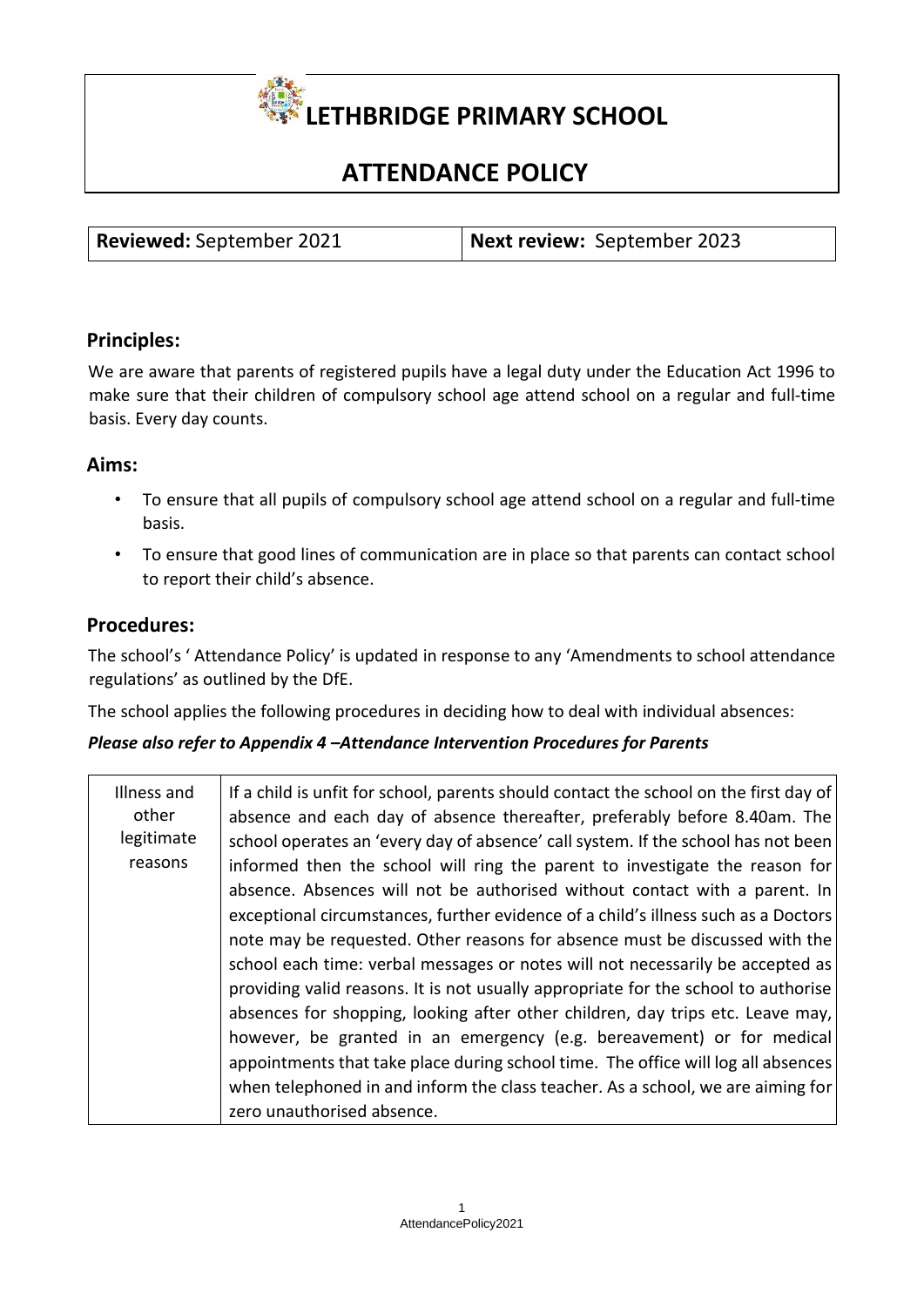| Holidays                        | The school has adopted the Swindon Borough Council Education Enforcement<br>Policy 2017 and the DfE attendance guidance November 2018. (subject to<br>updates which will be adopted at policy review). The headteacher is not able to<br>grant holiday leave time following this guidance. Applications for time off for<br>exceptional circumstances must be made at least 4 weeks before the proposed<br>absence where possible. Any time off taken without prior authorisation is<br>unauthorised absence. The headteacher will consider all requests on a case by<br>case basis and will consider the following factors when making a decision:<br>The age of the child<br>$\bullet$<br>The time of the year<br>$\bullet$                                                                                                                                                                                                                                                                                                                                                                                                                                                                  |
|---------------------------------|------------------------------------------------------------------------------------------------------------------------------------------------------------------------------------------------------------------------------------------------------------------------------------------------------------------------------------------------------------------------------------------------------------------------------------------------------------------------------------------------------------------------------------------------------------------------------------------------------------------------------------------------------------------------------------------------------------------------------------------------------------------------------------------------------------------------------------------------------------------------------------------------------------------------------------------------------------------------------------------------------------------------------------------------------------------------------------------------------------------------------------------------------------------------------------------------|
|                                 | The nature of the request<br>$\bullet$<br>The overall attendance pattern of the pupil<br>$\bullet$<br>The child's stage of education and progress<br>Time off in term-time will only be granted where exceptional circumstances*<br>apply. When time off is approved then it is an authorised absence. Should<br>parents keep the child away in excess of the agreed period then the extra time<br>will be treated as an unauthorised absence.<br>*Exceptional circumstances could be where:<br>Parents are Forces Personnel and time-off is requested before or after a<br>posting<br>Parents' employment restrictions – evidence from the employer should<br>$\bullet$<br>be attached<br>Significant events or circumstances<br>The following would not meet the criteria unless there are additional<br>circumstances:<br>Relatives coming to visit<br>Cheaper holidays<br>Family day trips or treats<br>Visiting family who have different holidays<br>$\bullet$<br>Unauthorised absences could result in a fixed penalty issued by the Local<br>Authority. (See below)<br>Parents are advised that they should not book time off until authorisation has<br>been granted from the school. |
| Lateness                        | Children must attend on time to be given a mark for that session unless the<br>lateness is unavoidable. Parents are expected to ensure that children are<br>present at registration. Late arrival after registration without authorisation is<br>counted as 'unauthorised absence'. Late arrivals will be recorded in the register.<br>If a child is persistently late then a letter will be sent home to parents.                                                                                                                                                                                                                                                                                                                                                                                                                                                                                                                                                                                                                                                                                                                                                                             |
| Education<br>Welfare<br>Officer | The Educational Welfare Officer (EWO) is available to visit the school and check<br>on attendance figures and follow up any concerns the school may have<br>regarding poor attenders or pupil welfare. Parents have a legal obligation to<br>ensure that their child attends school; persistent failure to do so may lead to the<br>Local Authority taking legal action.                                                                                                                                                                                                                                                                                                                                                                                                                                                                                                                                                                                                                                                                                                                                                                                                                       |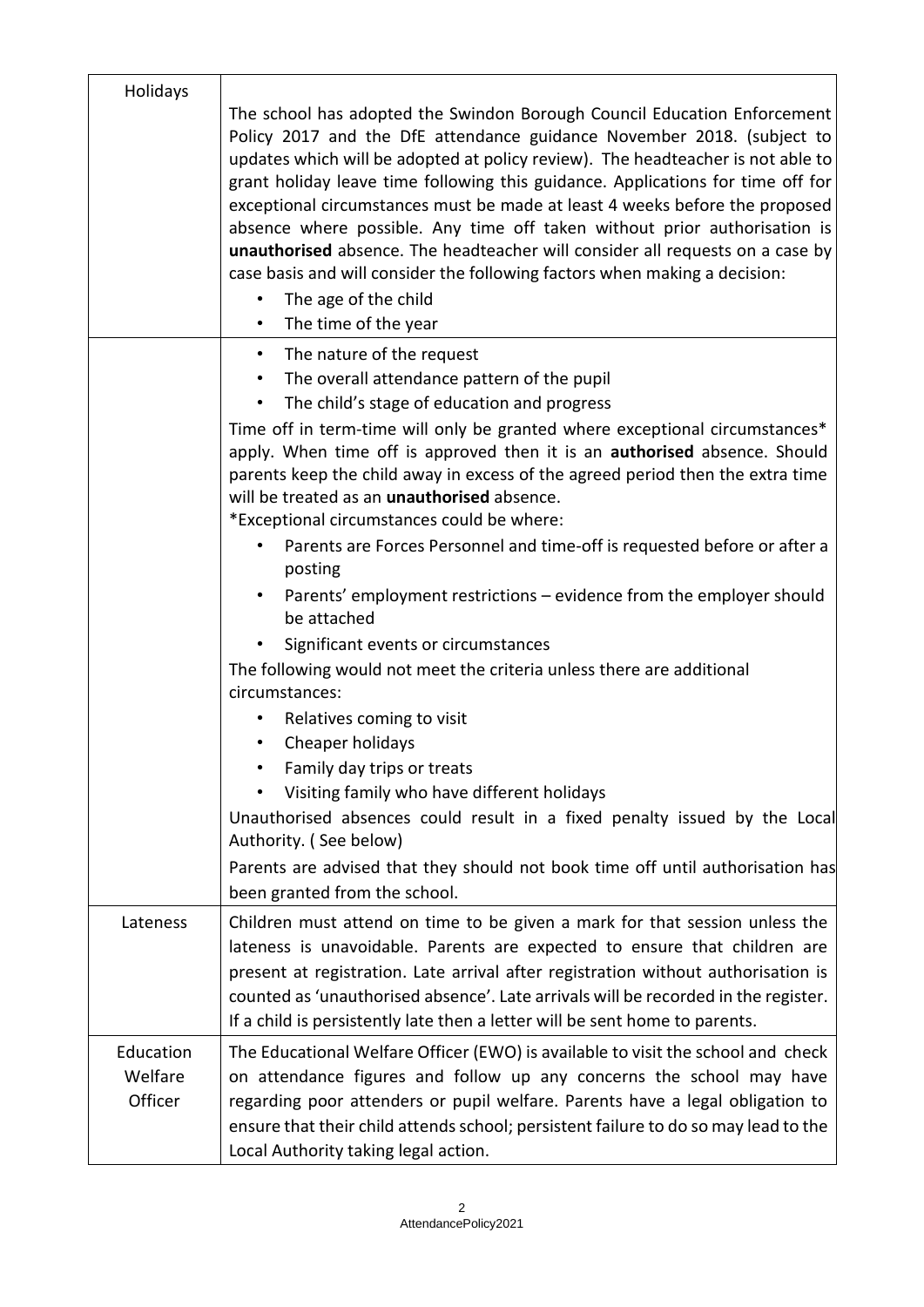| Deleting a pupil | If the school authorises an absence for more than 10 school days and the pupil                  |
|------------------|-------------------------------------------------------------------------------------------------|
| from the         | does not return within 10 days of the agreed return date, then he/she may be                    |
| admission        | deleted from the roll. This is not the case if the school has reason to believe the             |
| register.        | pupil's return is prevented by an 'unavoidable cause'.                                          |
|                  | If the absence is not authorised, then the pupil may be deleted from the roll after<br>20 days. |
| The Education    | If an absence is unauthorised, the Local Authority could issue a fixed fine of £60              |
| (Penalty         | per child, per parent, per period of absence. This must be paid within 21 days.                 |
| notices)         | The fine rises to £120 per child, per parent, per period of absence if they pay                 |
| England          | within 28 days. Failure to pay the Penalty Notice could result in prosecution                   |
| regulations      | through the courts. Any money collected is not given to the school but retained                 |
| 2013             | by Swindon Borough Council.                                                                     |

We believe the above strategy is effective in maintaining good pupil attendance and pupil outcomes.

## **Sanctions:**

These may include some of the following.

- Reminders in newsletters
- Teachers highlight concerns and bring to the attention of the Headteacher
- Attendance below 95% will mean that requests for time off may not be authorised
- Children whose attendance may be causing concern to receive a letter highlighting concerns
- Children whose attendance may be causing concern may not have their absence authorised unless a Doctor's note is produced
- If no improvement, a meeting with the Headteacher or other agencies (School Nurse, EWO) will be arranged
- If attendance falls below 80% the school may refer to the EWO
- If there is still no improvement the school reserves the right to take further legal actions

This policy to be reviewed every two years or sooner should DfE Guidelines require review.

## **This policy should be read in conjunction with:**

*Appendix 1* ‐ Swindon Borough Council Education Enforcement policy *Appendix 2* – Penalty Notice Code of Conduct *Appendix 3* – School Attendance Information for Parents *Appendix 4* – Attendance Intervention Information for Parents *Appendix 5* – Every School Day Counts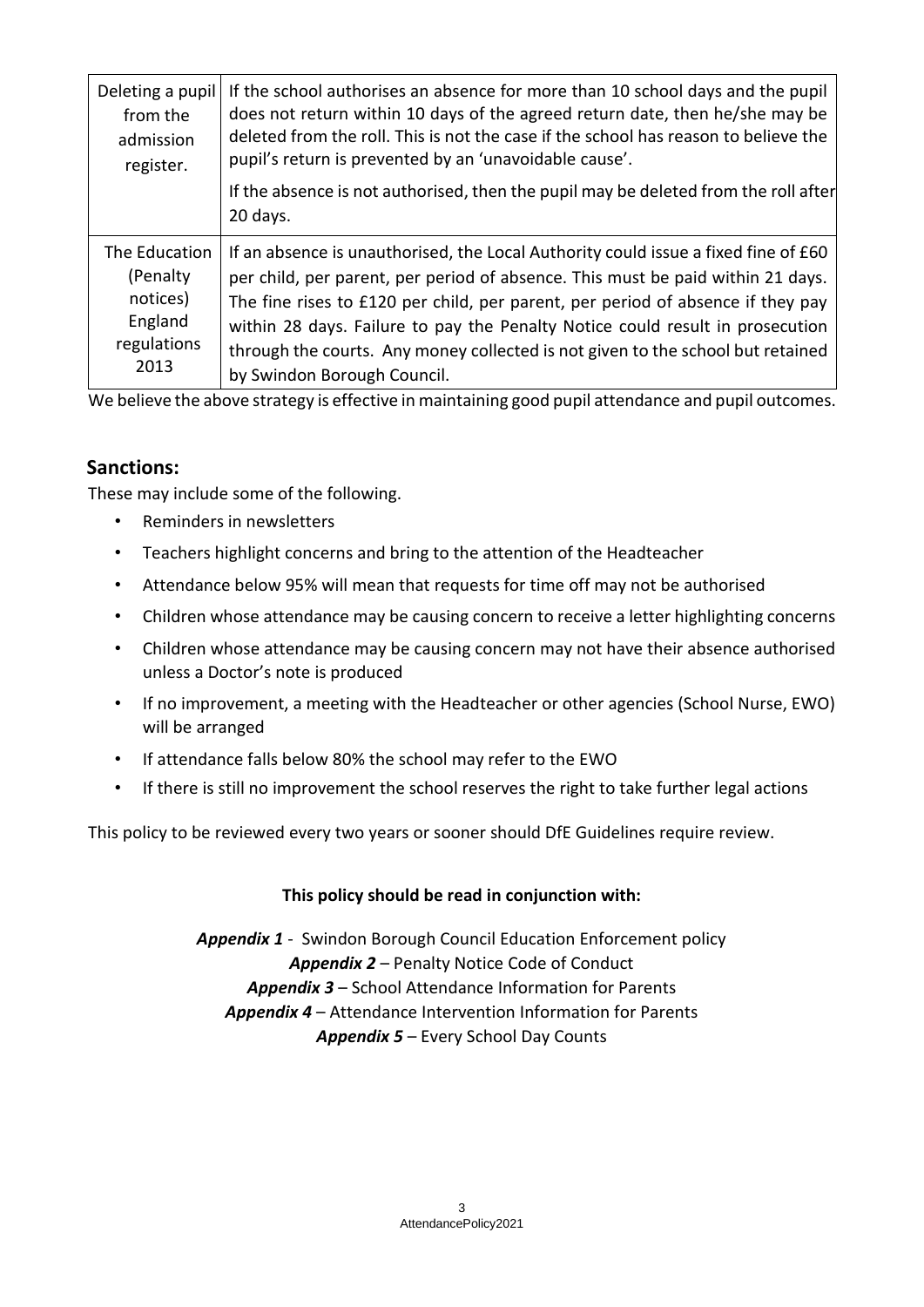*Reviewed September 2019 To be reviewed Term 1 2021*  Appendix 1

# **EDUCATION ENFORCEMENT POLICY 2017**



# **CONTENTS**

#### **Executive Summary**

- **1 Introduction**
- **2 Legal status of the Enforcement Policy**
- **3 Scope and meaning of 'Enforcement'**
- **4 General principles**
- **5 Notifying alleged offenders**
- **6 Deciding what level of enforcement action is appropriate**
- **7 Determining whether a PROSECUTION, SIMPLE CAUTION or PENALTY NOTICE is viable and appropriate**
- **8 Who decides what enforcement action is taken**
- **9 Protection of Human Rights**
- **10 Review of the Enforcement Policy**

#### **SUMMARY**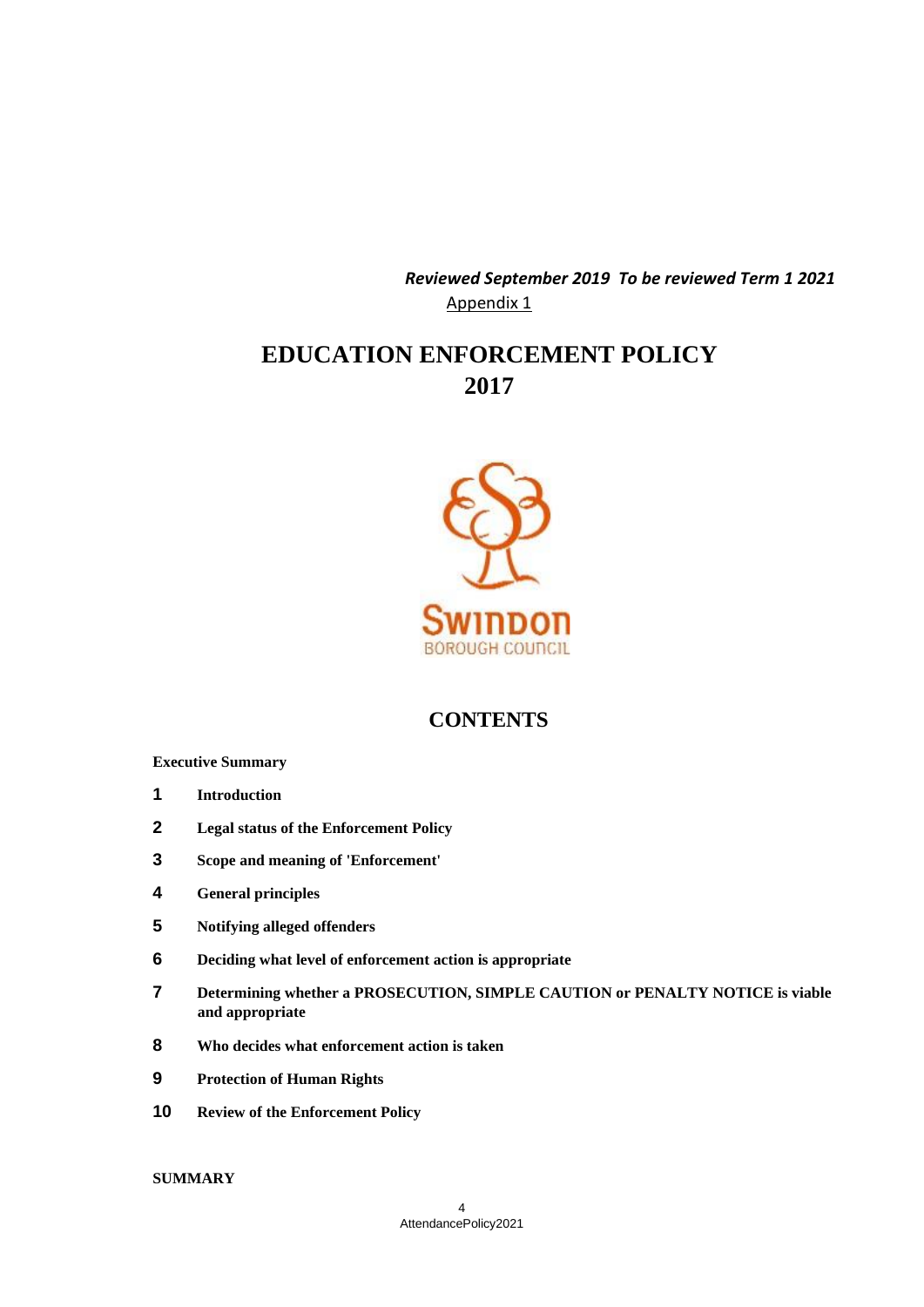Swindon Borough Council's (the Council/SBC) primary objective is to ensure that Children required to attend School on a regular basis, do so. The Council is mindful of the impact of non-attendance upon the individual child's attainment and also the wider impact on other pupils within schools.

The term 'School' includes Academies, where appropriate.

Councils are charged with the duty to enforce the provisions of statute requiring parents ensure that their children regularly attend school. In fulfilling this duty officers have a wide range of delegated powers and will apply the provisions of the legislation in a way that is relevant and proportionate to the offence employing a range of enforcement options available.

This Policy describes the enforcement options available, which might be employed following careful consideration of the individual circumstances of each case. Appropriate enforcement action will depend on an assessment of the seriousness of the case. The Policy allows a wide discretion as to the method of enforcement, adopted.

This Policy sets out the enforcement options ranging from no action to prosecution. It is intended to give clarity as to the Council's objectives and the methods for achieving compliance and explains the approach adopted when carrying out the duty to enforce the legislation identified at paragraph 1.2, below.

### **1 INTRODUCTION**

1.1 Fair and effective enforcement is essential to protect children. Decisions about the form of enforcement action to take, and in particular the decision to prosecute, have serious implications for all involved.

Officers will undertake their regulatory activities in such a way which is:

- (i) Proportionate activities will reflect the level of risk and enforcement action taken, if any, will relate to the seriousness of the offence,
- (ii) Accountable activities, subject to data protection, will be open to public scrutiny, with clear and accessible policies, and fair and efficient complaints procedures,
- (iii) Consistent will seek to ensure that advice and enforcement action is clear, reliable and consistent
- (iv) Transparent officers will seek to ensure that parents who are subject to the requirement to ensure that their children attend school regularly are able to understand what is expected of them and what they can anticipate in return, and
- 1.2 This document has been prepared with regard to the current principal legislation and statutory guidance including but not limited to the:
	- The Education Act 1996 (The Act)
	- The Education (Pupil Registration) (England) (Amendment) Regulations 2013.
	- Human Rights Act 1998
	- Code for Crown Prosecutors
	- Data Protection Act 1998

#### **2 LEGAL STATUS OF THE ENFORCEMENT POLICY**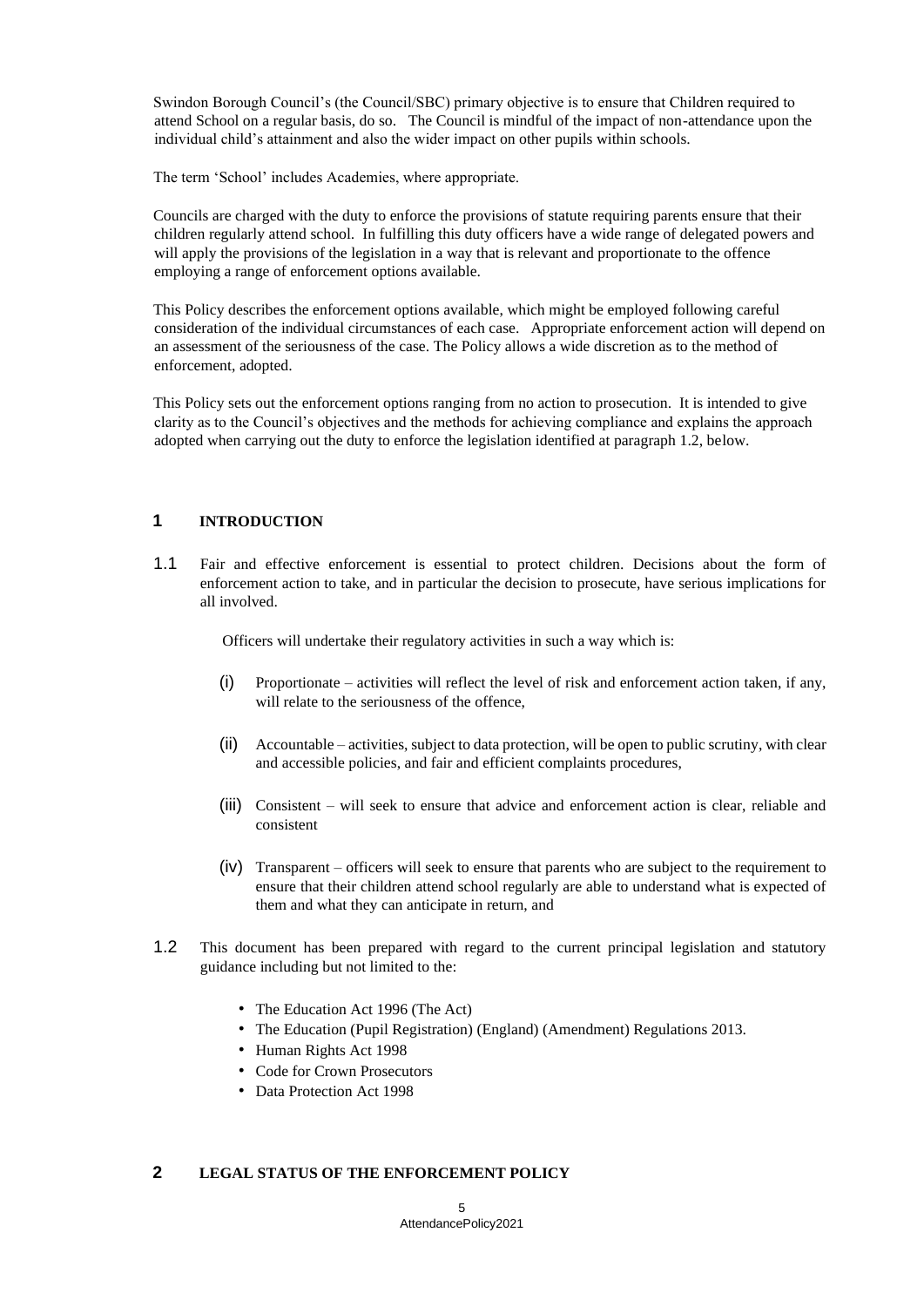2.1 This Policy is intended to provide general guidance for officers, as regards the approach that will normally be taken in relation to the enforcement of the relevant statutory provisions. It does not fetter the discretion of the Council to take legal proceedings where this is considered to be necessary in the public interest.

### **3 SCOPE AND MEANING OF 'ENFORCEMENT'**

- 3.1 This Policy applies to all the legislation enforced by Officers within Education Welfare.
- 3.2 'Enforcement' includes any action taken by officers aimed at ensuring that parents, as defined within section 576 of the Act, comply with the law. This is not limited to formal enforcement action such as prosecution.

#### **4 GENERAL PRINCIPLES**

- 4.1 The general principles to be applied are the Code for Crown Prosecutors (the Code) which is issued by the Director of Public Prosecutions (DPP) under section 10 of the Prosecution of Offences Act 1985.
- 4.2 The key principles of the Code are set out within paragraph 7. They include (but are not limited to):
	- 1. Prosecutors must be satisfied that there is sufficient evidence to provide a realistic prospect of conviction against each parent on each charge. They must consider what the defence case may be, and how it is likely to affect the prospects of conviction. A case which does not pass the evidential stage must not proceed, no matter how serious or sensitive it may be.
	- 2. In every case where there is sufficient evidence to justify a prosecution, prosecutors must go on to consider whether a prosecution is required in the public interest.
- 4.3 Prevention is better than cure and the approach to be taken anticipates working with parents advising on and promoting opportunities to effect compliance as appropriate.
- 4.4 Where formal action is considered necessary each case will be considered on its own merits. The approach to be taken will aim to:
	- (a) change the behaviour of the parent(s) and the child/children;
	- (b) change attitudes in society to offences which may not be considered serious in themselves, but which are widespread;
	- (c) ensure that the child or children regularly attend school;
	- (d) be responsive and consider what is appropriate for the particular offender, which can include punishment and the public stigma that associated with a criminal conviction;
	- (e) be proportionate to the nature of the offence and the harm caused; and
- 4.5 Every effort will be made to ensure that enforcement decisions will be taken in a fair, independent and objective way. They will not be influenced by issues such as ethnicity, national origin, gender, religious beliefs, political views or the sexual orientation of the parent/s. Such decisions will also not be influenced by improper or undue pressure from any source.
- 4.6 In making decisions officers will take into account the age of the child, any particular vulnerability of the child and any other relevant circumstances as described in paragraph 6.1.3
- 4.7 Enforcement activities, including investigations and formal actions, will be conducted in compliance with the delegated powers of the officer and all other relevant legislation, formal procedures and Codes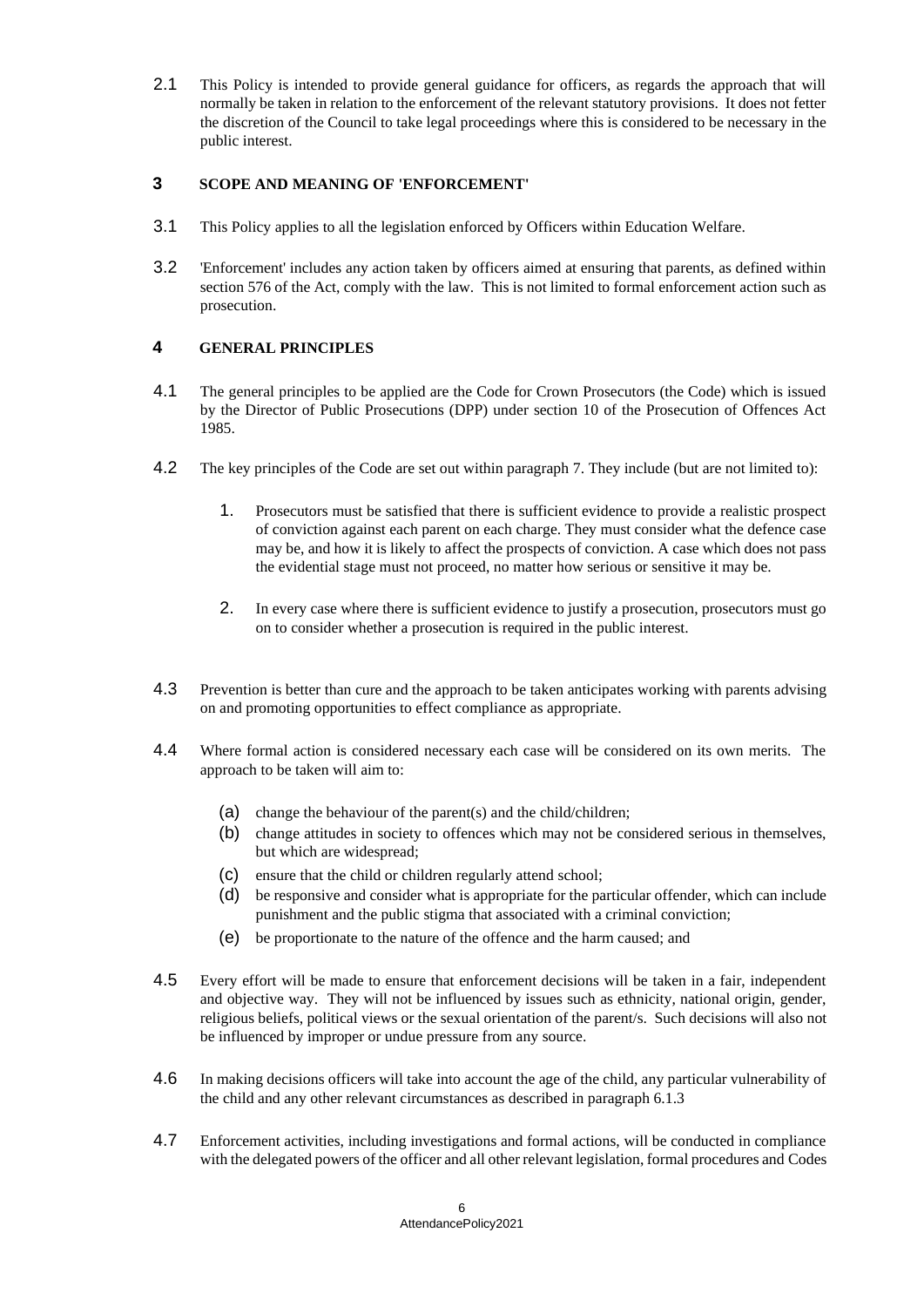of Practice made under the legislation in so far as they relate to the Council's enforcement powers and responsibilities.

### **5 NOTIFYING ALLEGED OFFENDERS**

- 5.1 During the course of an investigation the parent/s may be interviewed in accordance with the provisions of the Police and Criminal Evidence Act 1984. Where interviews are conducted under the Police and Criminal Evidence Act 1984, this will be made clear to the person being interviewed prior to the interview including details of any relevant rights to representation at the interview.
- 5.2 Where information is received that may lead to enforcement action against a parent, officers will notify parents as soon as is practicable of any intended enforcement action.
- 5.3 Parents will be kept informed of progress of the investigations. Confidentiality of parents and children will be maintained and personal information about individuals will only be released to a Court when required and/or in accordance with the Data Protection Act 1998. *Where no specific time limit is given in law, officers will progress investigations in a timely manner.*

#### **6 DECIDING WHAT LEVEL OF ENFORCEMENT ACTION IS APPROPRIATE**

A number of factors are considered when determining what enforcement action to take:

#### 6.1 **Overview of Levels of Enforcement Action**:

- 6.1.1 There are a number of potential enforcement options. The level of the action taken can vary from no action through to prosecution. Examples of main types of action that can be considered are shown below:
	- No action
	- Informal Action and Advice
	- **Education Supervision Order**
	- Fixed Penalty Notices
	- **Cautions**
	- **Prosecution**
- 6.1.2 The Council will exercise its discretion in determining which of the range of enforcement options in any particular case is appropriate, applying the general principles as above, with a view to achieving compliance. Decisions as to the enforcement action which is appropriate will be proportionate to the offending and the overall circumstances of the case. Therefore there are likely to be cases where there is a pattern of offending behaviour, or where the offence is sufficiently serious to warrant immediate prosecution. The Council reserves the right to escalate its level of enforcement action, having regard to the criteria in paragraph 6.1.3 below.
- 6.1.3 In assessing what enforcement action is necessary and appropriate, consideration will be given to relevant information collected during the course of the investigation. Consideration will be given to, amongst other things:
	- (a) The seriousness of the offence
	- (b) The past and current behaviour of any parent concerned.
	- (c) Whether or not parents had been cooperative with officers
	- (d) Whether or not parents accepted responsibility for the offending
	- (e) Statutory guidance
	- (f) Codes of Practice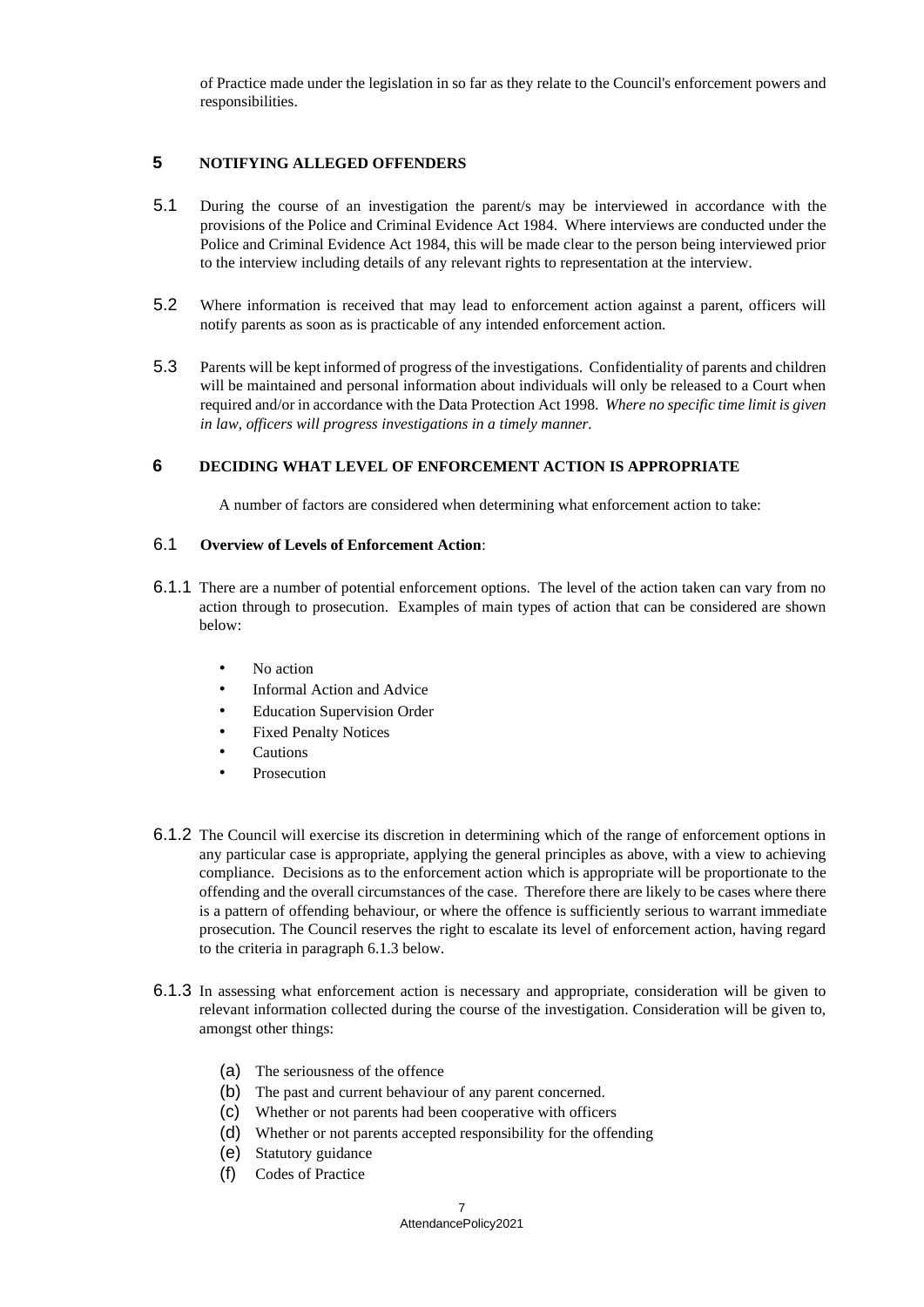- (g) Any legal advice
- (h) Policies and priorities of the Government, and the Council
- 6.1.4 Where non-attendance is identified officers will provide information and advice regarding the noncompliance in a clear form, detailing any related actions required or decisions taken with reasons. Where appropriate, officers additionally welcome productive dialogue with those affected by our decisions regarding identified non-attendance.

#### **No Action**

6.1.5 In some circumstances, contraventions of the law may not justify any action other than to note the facts potentially to be used to inform future decisions. A decision of *no action* may also be taken where formal enforcement is inappropriate in the circumstances.

#### 6.2 **Informal Advice, Guidance and Support**

- 6.2.1 For minor breaches officers may determine that verbal or written advice is appropriate. They will clearly identify the offence committed and give advice on how they might be avoided. Attendance will be monitored and any continuing or repeated offences will be reconsidered in accordance with this Policy.
- 6.2.2 Where an officer is asked in advance for advice officers will seek to provide that advice without automatically triggering formal action. Informal action and advice is our preferred option, but this will be balanced by the other considerations detailed within this Policy.
- 6.2.3 Where appropriate, the Council may determine that an Education Supervision Order is appropriate.

#### 6.4 **Issuing of a Simple Caution**

- 6.4.1 Officers have authority to issue Simple Cautions as an alternative to prosecution. A Simple Caution is an admission of guilt, does not carry any other sanction nor is it a criminal conviction.
- 6.4.2 For a Simple Caution to be issued a number of criteria must be satisfied:
	- Sufficient evidence must be available to prove the case.
	- The offender must admit the offence.
	- It must be in the public interest to use a Simple Caution.
	- The offender must be 18 years or over.
- 6.4.3 Officers will not offer a Caution where the offender has received a Simple Caution for a similar offence within the last 2 years.
- 6.4.4 If having received a Simple Caution an offender subsequently pleads guilty to, or is found guilty of, committing a further offence anywhere in England and Wales, the Caution may be cited in court, and this may influence the severity of the sentence that the court imposes.
- 6.4.5 If an offender refuses to accept an offer of a simple caution the case will proceed to be prosecution.
- 6.4.6 Details of all Cautions issued are a matter of public record.

#### 6.5 **Fixed Penalty Notices**

6.5.1 Non-attendance may become subject to Fixed Penalty Notices (FPNs) and can be offered as an alternative to going to Court. FPNs will be issued in accordance with the FPN policy, as set out at

#### 8 AttendancePolicy2021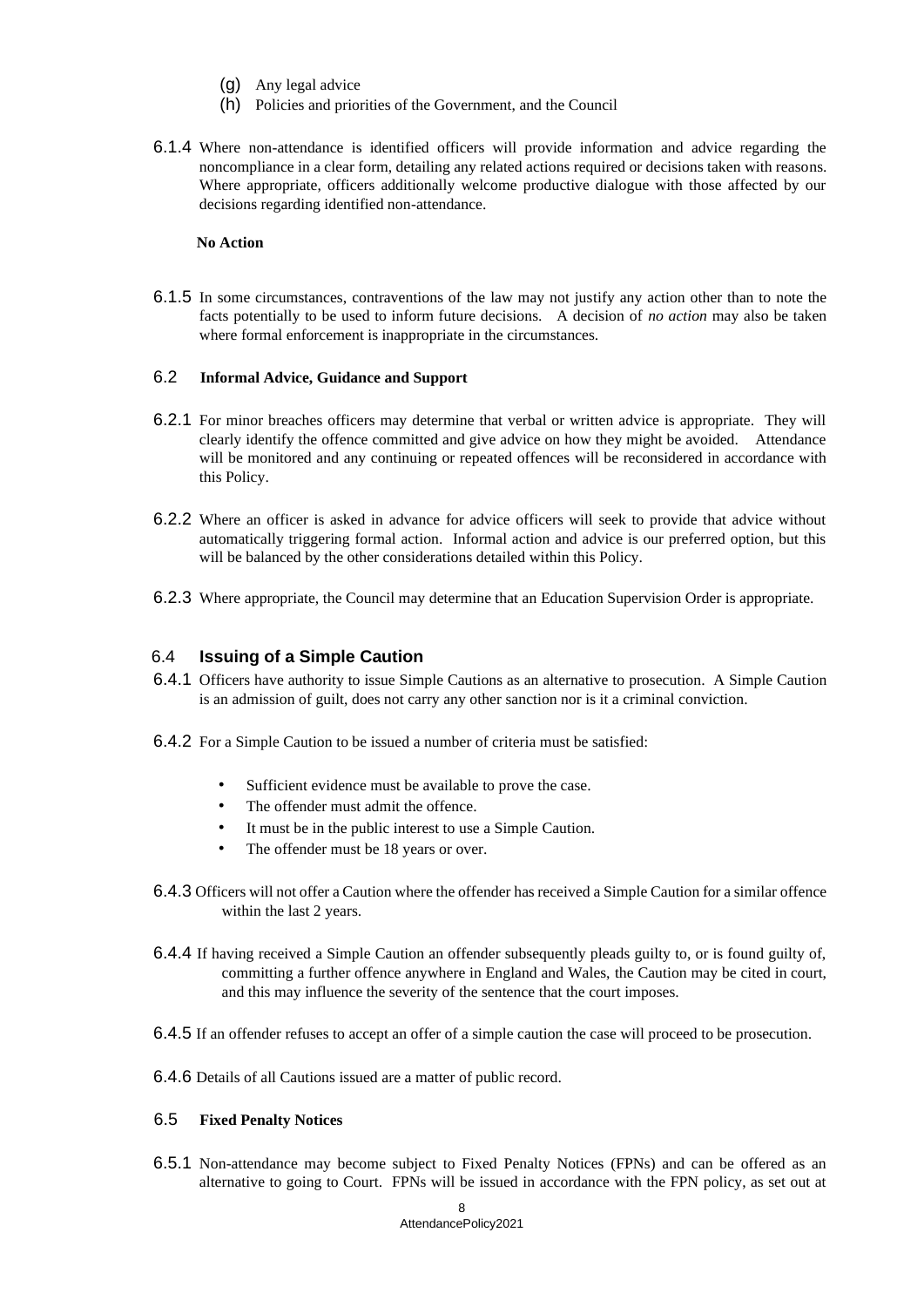Appendix 1. They are available for low level offences and avoid a criminal record for the defendant. As legislation permits an offence to be dealt with by way of an FPN, officers may decide to administer an FPN on a first occasion without issuing a warning as doing otherwise could be counter-productive. If a FPN is not paid, officers must instigate legal proceedings or withdraw the FPN on the grounds provided for under the provisions. Payment of a FPN does not provide immunity from prosecution in respect of similar or recurrent breaches.

6.5.2 Officers can issue FPNs as there is specific power to do so. In some circumstances, in particular where breaches are serious or recurrent, it may be that prosecution for example is more appropriate than the issue of a FPN.

#### 6.6 **Prosecution**

- 6.6.1 A prosecution will normally be considered where none of the other forms of enforcement action are considered appropriate and the individual meets one or more of the following criteria, which are not exhaustive, and include, by way of example only:
	- Where attendance is not in accordance with rules prescribed by the school, as set out in its attendance policy
	- Where there are other aggravating features, such as repeated failure to engage with school or the Local Authority
	- Deliberately or persistently ignored written warnings or formal notices. Failure to comply with a Schools Attendance Order
	- Previous warnings, FPNs, cautions or convictions.
- 6.6.2 When deciding whether to prosecute officers will have regard to the provision of the Code for Crown Prosecutors as issued by the Director of Public Prosecutions. Prosecution will only be considered where there is sufficient evidence to provide a realistic prospect of conviction. Before deciding that prosecution is appropriate officers will consider all relevant circumstances carefully and have regard to the factors detailed in Section 7.
- 6.6.3 A successful prosecution will result in a criminal record. The court may impose a fine, a community sentence, and, in respect of particularly serious breaches, a prison sentence.

#### 6.6.4 **Education Supervision Order**

6.6.5 Education Supervision Orders (ESO) should always be considered when looking to Prosecute.

An Education Supervision Order is made by the Court when a child has a poor record of school attendance. This could be requested when previous efforts to solve the problem have not been successful.

Agreements are made with the School, Parents and the child. This agreement will be presented to a Judge, via the Family Court. If an order is granted both parent and child would have to comply. Any non-compliance could mean the case is taken back to the Courts as a breach of an order.

### **7 DETERMINING WHETHER A PROSECUTION A SIMPLE CAUTION OR A FPN IS VIABLE AND APPROPRIATE**

7.1 Two 'tests' will be applied to determine whether a Prosecution, a Caution or FPN is viable and appropriate. The officers will follow guidance set by the Crown Prosecution Service when applying the tests.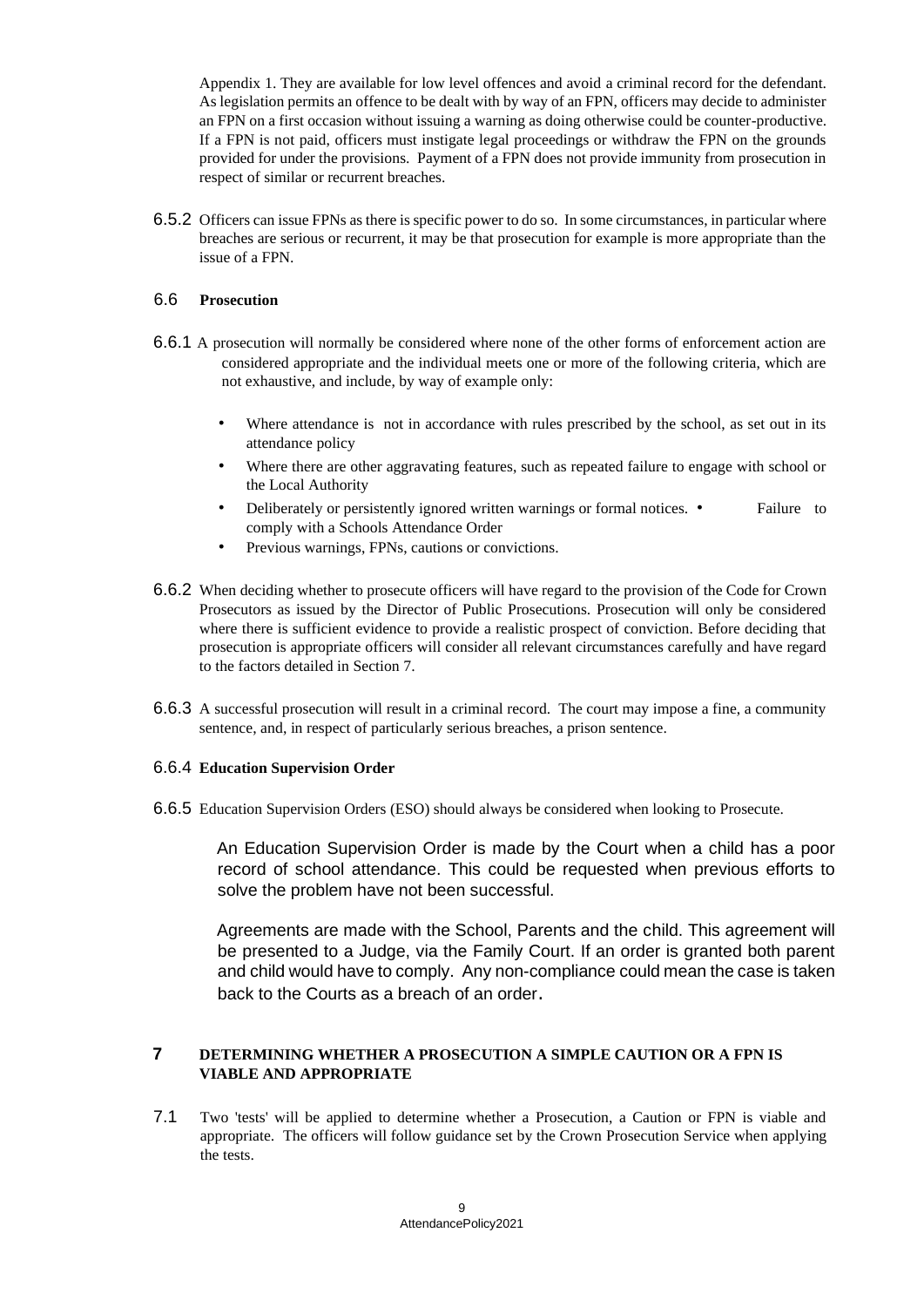7.2 A Simple Caution, the issue of a FPN or Prosecution will only be progressed when the case has passed both the evidential test and the public interest test. The principles outlined apply equally to the other types of formal enforcement action that are available.

### 7.3 **The Evidential Test**

7.3.1 Officers must be satisfied that there is sufficient evidence to provide a 'realistic prospect of conviction' against each defendant on each charge. A realistic prospect of conviction is an objective test that means that court, properly directed in accordance with the law, is more likely than not to convict the defendant of the charge alleged. This is a separate test from the one that the criminal courts themselves must apply.

#### 7.4 **The Public Interest Test**

7.4.1 The 'public interest' will be considered in each case where there is sufficient evidence to provide a realistic prospect of conviction. Officers will seek to balance factors for and against prosecution carefully and fairly. Public interest factors that can affect the decision to prosecute such as the seriousness of the offence and the circumstances of the offender. Some factors may increase the public interest in prosecution but others may suggest that another course of action is more appropriate to the circumstances of the case.

### **8 WHO DECIDES WHAT ENFORCEMENT ACTION IS TAKEN**

- 8.1 The Council's Constitution sets out the Council's Scheme of Delegation. Delegated authority has been given to authorised officers to act in varying capacity according to their professional background and seniority. Delegated authority is exercised within a decision making process that is managed to ensure that the most appropriate enforcement action is taken, based upon professional judgment, legal guidelines, statutory codes of practice and priorities set by the Council and/or Central Government.
- 8.2 Where appropriate, decisions about enforcement will involve consultation between or approval from one or more of the following:
	- Investigating officer(s)
	- Line manager $(s)$
	- Heads of Service
	- Chief Officer: Education Welfare
	- Council solicitor(s)/legal advisor
- 8.3 The Council is committed to ensuring all authorised officers act in accordance with this Policy. In addition to the consultative measures detailed above, informal actions will be monitored via internal monitoring systems such as regular one-to-one meetings with officers in which cases are reviewed.

#### **9 PROTECTION OF HUMAN RIGHTS**

- 9.1 This Policy and all associated enforcement decisions take account the provisions of the Human Rights Act 1998. In particular, due regard is had to the following:
	- Right to a fair trial
	- Right to respect for private and family life, home and correspondence.

#### **10 REVIEW OF THE ENFORCEMENT POLICY**

10.1 This Policy will be reviewed in the light of experience and in light of any relevant legislative changes by Education Welfare and Swindon Borough Council Legal Department. Where changes are required these will be referred through the appropriate management process. Such review will additionally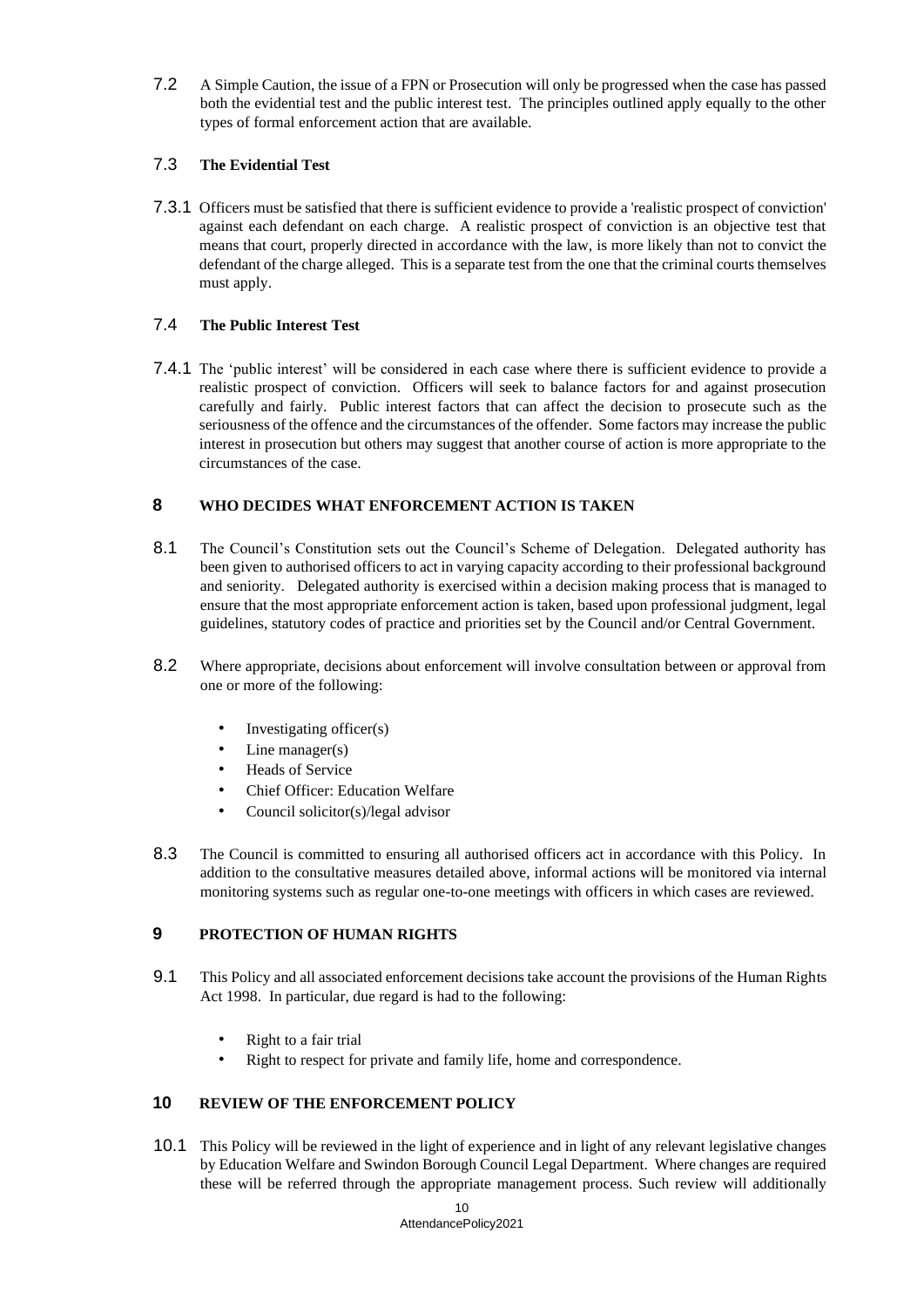consider any comments or suggestions received from others, including from officers of the Council and other stakeholders such as other agencies and voluntary organisations.

**Appendix 2**



# **Penalty Notice Code of Conduct**

# **Rationale**

Regular and punctual attendance of pupils at school is both a legal requirement and essential in order for students to maximise the opportunities available to them. Swindon Education Welfare will continue to investigate cases of regular non-attendance from school and, following appropriate casework, instigate legal action if applicable.

Regular attendance is in accordance with the rules prescribed by each school.

Under Section 444A of the Education Act 1996 and Section 105 of the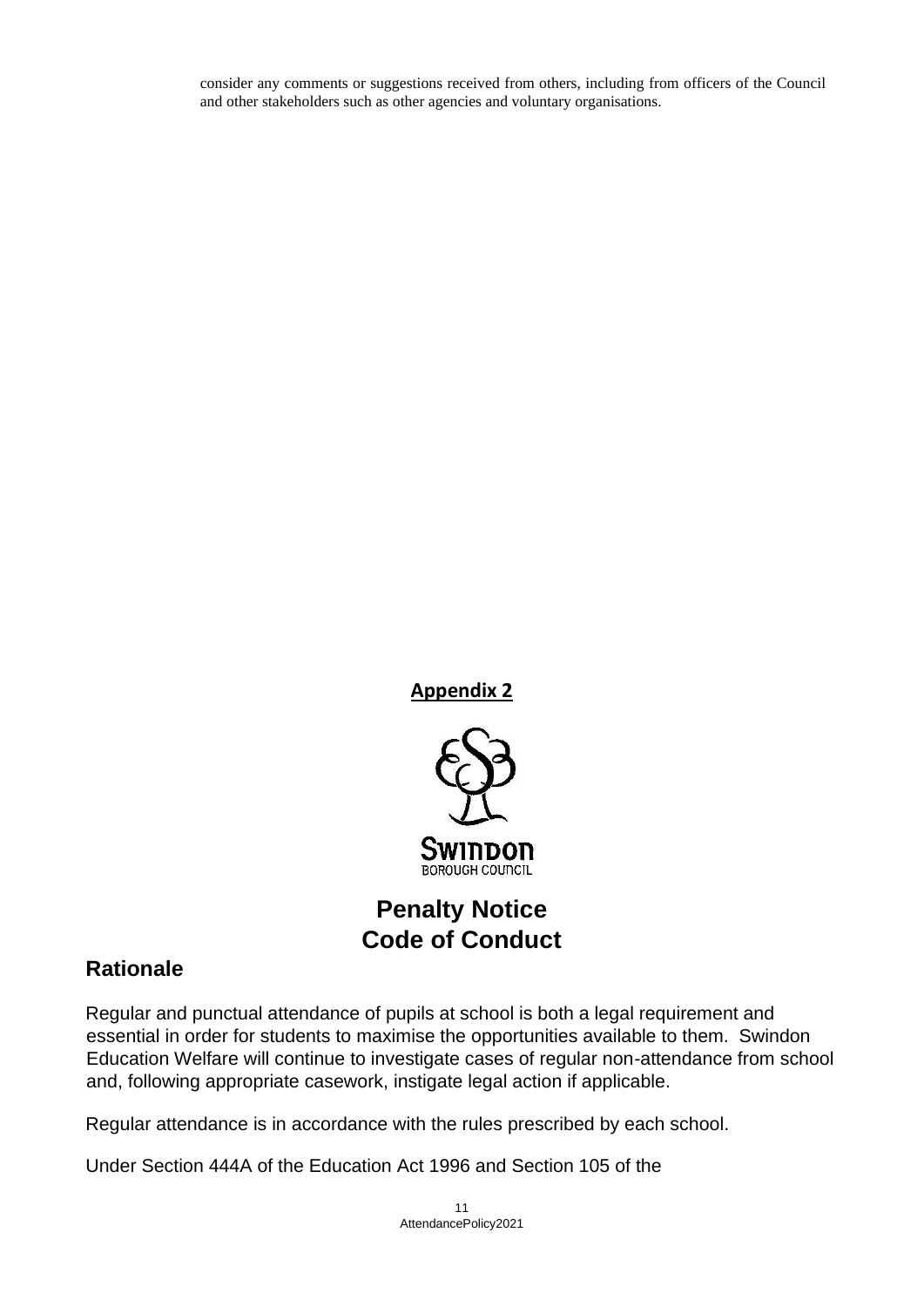Education and Inspections Act 2006, Local Authorities are able to issue a Penalty Notice for certain cases of absence from school. A Penalty Notice will involve the recipient paying a fine of £60.00 if paid within 21 days rising to £120.00 if paid between 22 and 28 days. A Notice served by first class post is deemed to have been received on the second working day after posting.

In order to comply with Human Rights legislation it is essential that Penalty Notices be issued in a consistent manner. This Code of Conduct will govern the issuing of Penalty Notices for Swindon Borough Council.

# **Procedure for issuing Penalty Notices**

In Swindon, Penalty Notices will be issued by the Lead Officer for Legal Processes, Education Welfare. The Lead Officer will ensure that the issuing of Penalty Notices is closely monitored with recipients paying the relevant fine.

In cases where the penalty is not paid within the appropriate period, Swindon Borough Council will instigate action through the courts as required by legislation.

For any person to be prosecuted the elements of s444 must be proven, the service cannot prosecute just because a notice has not been paid. The Rules of Evidence and Criminal Procedural Rules apply, any prosecution must meet the 'evidence test' and the 'public interest test' and must be proportionate otherwise a prosecution may not proceed. This will be in conjunction with Swindon Borough Councils Enforcement Policy.

The maximum number of Penalty Notices which can be issued to one parent for an individual child is three in any 12 month period.

Education Welfare will receive requests to issue Penalty Notices from the Head Teachers of Schools/Colleges/Academies in Swindon, the Wiltshire Constabulary and neighbouring LAs. Education Welfare will action these requests providing that the relevant information is supplied in the specified manner, and that the circumstances of the unauthorised absence from School/College/Academy match those detailed in this Code of Conduct.

# **Circumstances where a Penalty Notice will be issued**

The issuing of Penalty Notices is considered appropriate:

1. In cases of absence from School/College/Academy when the pupil has been taken on a holiday during term time and the absence has not been authorised by the school.

## **In such a case, each parent will receive a separate Penalty Notice for each child taken out of school and each will be responsible for the payment of that Notice.**

Should a parent fail or refuse to pay any Penalty Notice issued for this reason, then the evidence provided by the School/College/Academy will be the only information laid before the court. There will be no automatic Education Welfare Officer involvement.

2. Following a Truancy Watch Patrol enquiries will be undertaken with the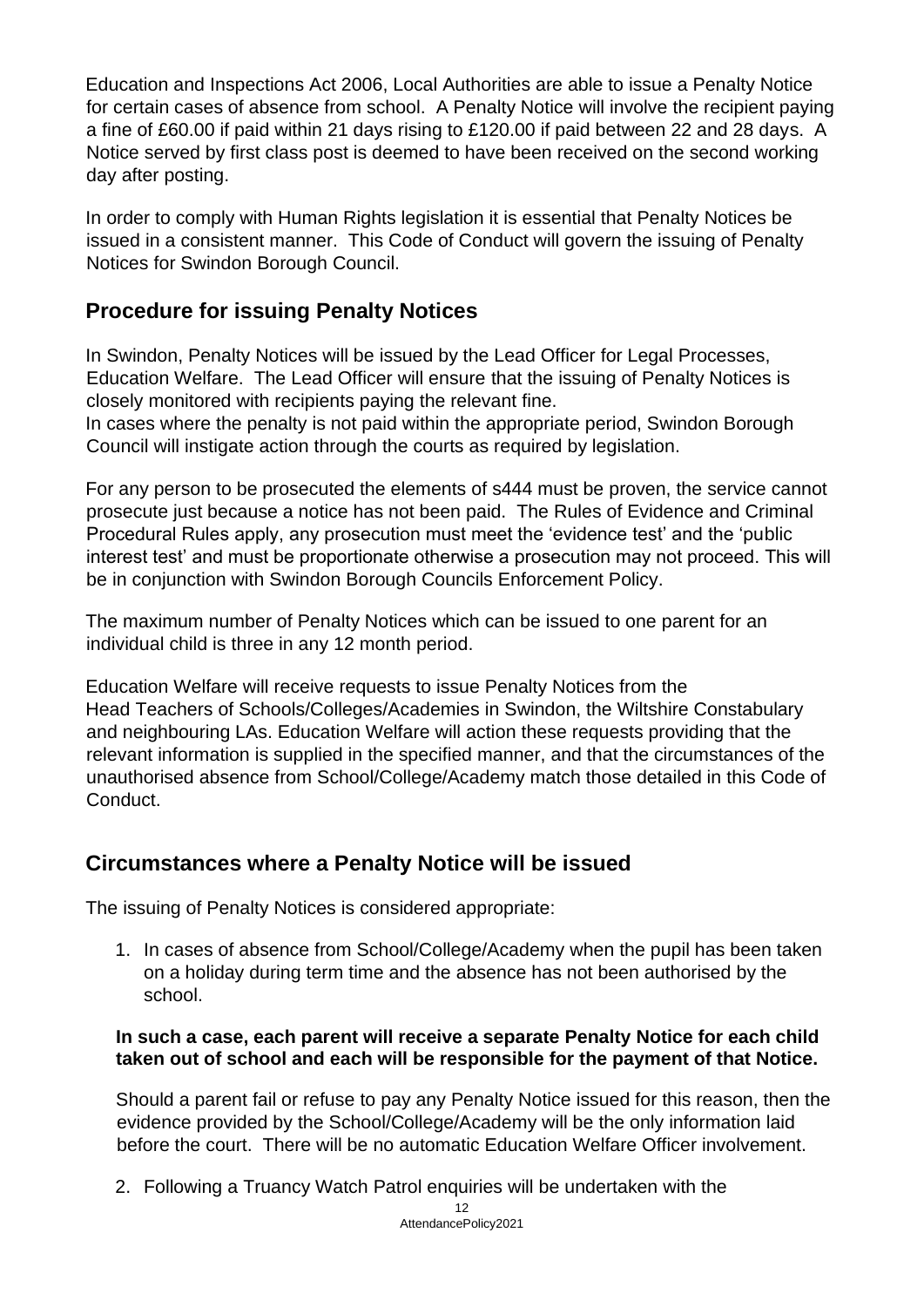School/ College/Academy of any pupil stopped. In cases where the School/College/Academy has recorded the absence of the pupil as unauthorised then a Penalty Notice may be issued.

Penalty Notices will not be issued during Truancy Patrols as further investigation may be required in order to obtain all the relevant evidence to prove the offence.

- 3. In the early stages of casework, a School/College/Academy might form an opinion that the issuing of a Penalty Notice is appropriate, e.g. in cases where a parent continually fails to provide an explanation for a pupil's absence in accordance with the school's procedures, and remains at an unacceptable level. This could include late arrival after registration has closed.
- 4. Following notification from a School/College/Academy to the LA that a pupil has had an unauthorised absence from School/College/Academy, the circumstances of which appear to have been totally avoidable *(e.g. too tired after a late night, a birthday treat, family friends/relatives visiting, shopping).*
- 5. Following a referral from the Wiltshire Constabulary, procedures as at (2) above will be followed.
- 6. When a child is found to be in a public place during school hours without reasonable justification during the first five days of a fixed period or permanent exclusion from school. (Section 103 and 105 Education and Inspections Act 2006). Reasonable justification may include a prearranged medical appointment or a medical emergency

# **Procedure for withdrawing Penalty Notices**

A Penalty Notice may be withdrawn by Swindon LA in any case in which the authority determines that:

a) it ought not to have been issued – i.e. it was issued outside the terms of the Code of Conduct; or where no offence has been committed; or b) it has been issued to the wrong person; or

c) it is materially defective

Where a Penalty Notice has been withdrawn in accordance with the above, a notice of the withdrawal shall be given to the recipient and any amount paid by way of penalty in pursuance of that notice shall be repaid to the person who paid it. No proceedings shall be continued or instituted against the recipient for the offence in connection with which the withdrawn notice was issued or for an offence under s.444(1A) of the Act arising out of the same circumstances.

# **Payment of Penalty Notices**

The arrangements for the paying of penalties will be detailed on the Penalty Notice.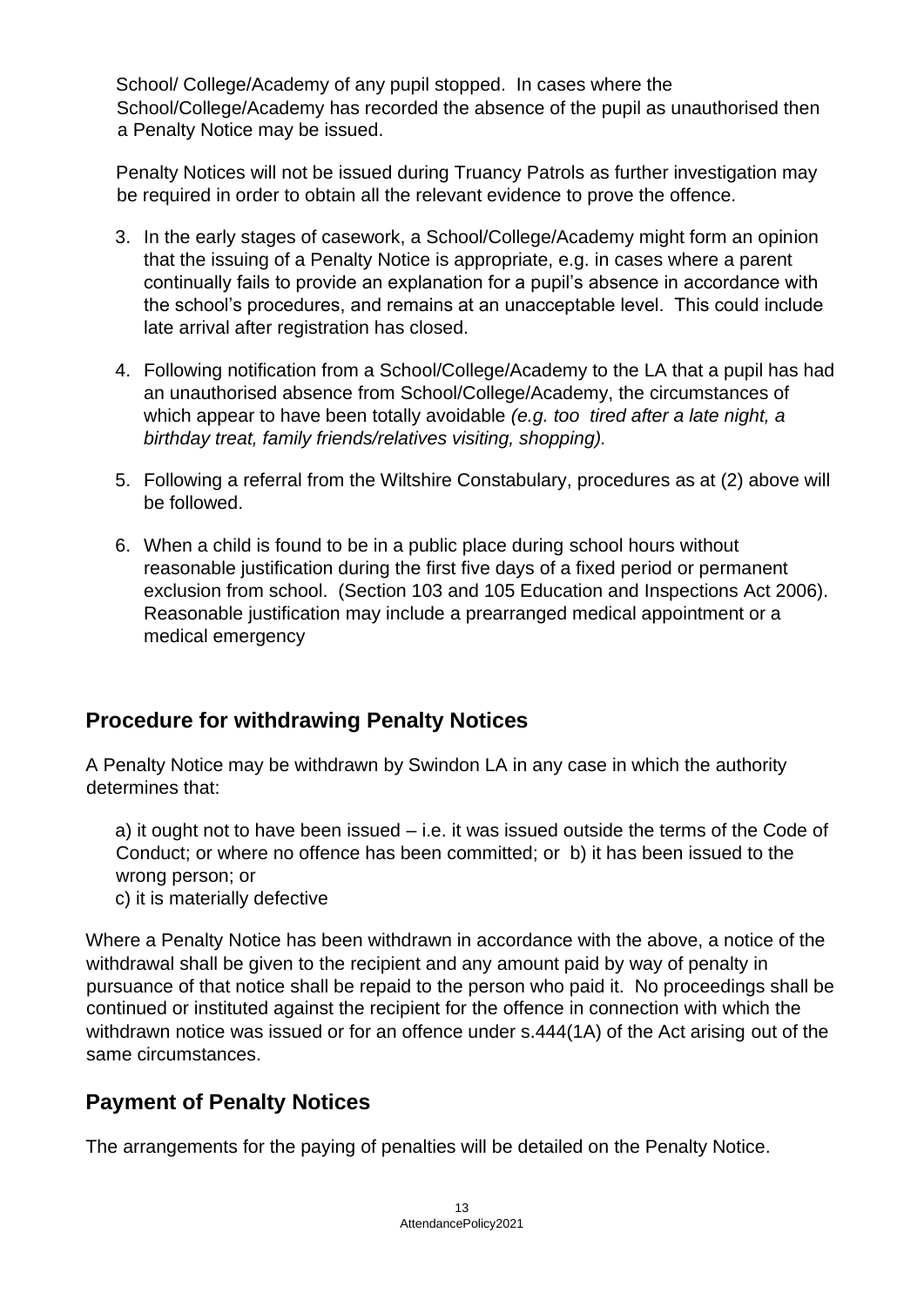There is no mechanism within either legislation or this code for the collection of nonpayment neither is there an opportunity or pay in instalments and there is no right of appeal to the notice. Non-payment of a Fixed Penalty Notice must result in prosecution to be **considered** of that person under the Education Act 1996.

# **LETHBRIDGE PRIMARY SCHOOL Appendix 3 SCHOOL ATTENDANCE INFORMATION FOR PARENTS**

# **ARE YOU PLANNING TO TAKE A FAMILY HOLIDAY OR AN EXTENDED TRIP OVERSEAS DURING TERM TIME?**

## **ARE YOU AWARE OF THE POTENTIAL IMPACT ON YOUR CHILD'S EDUCATION?**

## **PLEASE THINK CAREFULLY!**

We have no wish to deprive families of their well earned annual break but we need to raise parental awareness of the following issues:

- By law you must ask in advance for permission for your child to miss school (it is not simply enough to tell the school they are going away)
- Parents can request a term time absence of up to 10 days each school year, but it is at the discretion of the Headteacher as to whether it is approved or not, based on the current attendance pattern of the child, the nature and purpose of the request. Authorised absence can only be granted in exceptional circumstances and NOT for holidays
- We recognise that it is often expensive to take holidays during school breaks and that is why some parents may ask for term time leave for their child. However, this is not a valid reason for such requests to be authorised

## **You should consider the following:**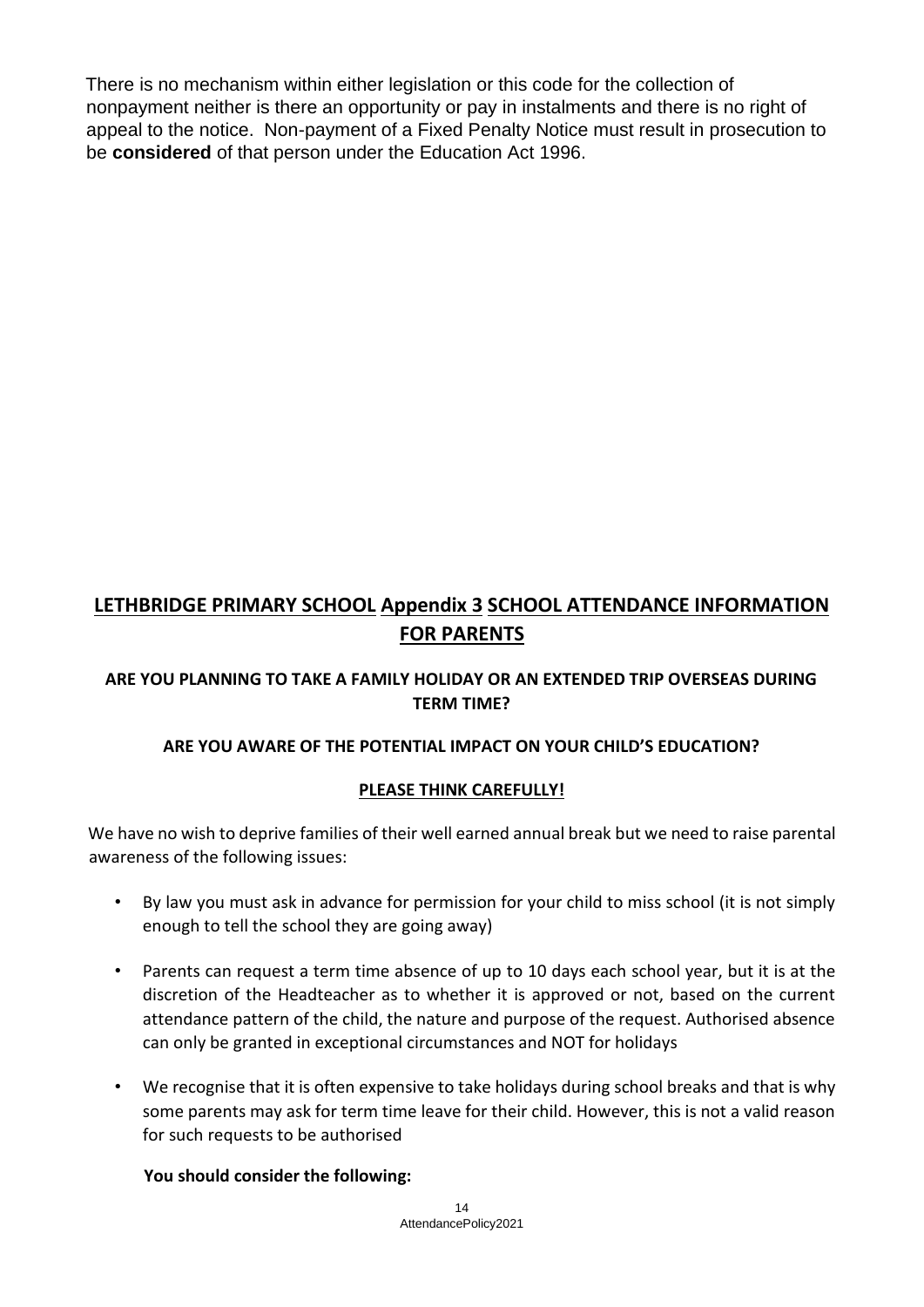- Arrange family holidays and extended trips to coincide with school holidays
- Try to include a school holiday within the requested time
- Don't take time out in September when the children are getting used to a new teacher and have just had a 6 week break
- Avoid time prior to or when there are important examinations or assessments (check with school first)
- Always ask the school well in advance for permission
- Do not book your holiday in term time.
- Prior notification helps your teacher plan carefully for the absence

# **APPENDIX 4**

# **LETHBRIDGE PRIMARY SCHOOL ATTENDANCE INTERVENTION PROCEDURES FOR PARENTS**

- Absence must be notified to the school office before 8.40am, a voicemail can be left on the absence line. 01793 535033 option 1. If we have not heard from you by 8.40am, we will contact you to find out why your child is absent and to ensure that they are safe.  $\Box$  Please call on **each** day of illness.
- Please provide a letter with reason for absence on 1st day back into school.
- An Absence request form must be completed for all holidays; they are available in the school office. NB: holidays taken without authorisation will be unauthorised on the register, and may result in a fixed penalty fine being issued if your child's attendance is below 95%.
- Please try to arrange medical appointments either out of school hours or after registrations 8.40am and 1pm. Please note medical evidence may be required.

### **Our overall Aims**

### **100% Attendance:**

- communicate our policy to all stakeholders
- monitor, record and use robust data analysis to identify poor attendance and punctuality
- work with families to identify barriers, cause of poor attendance and agree solutions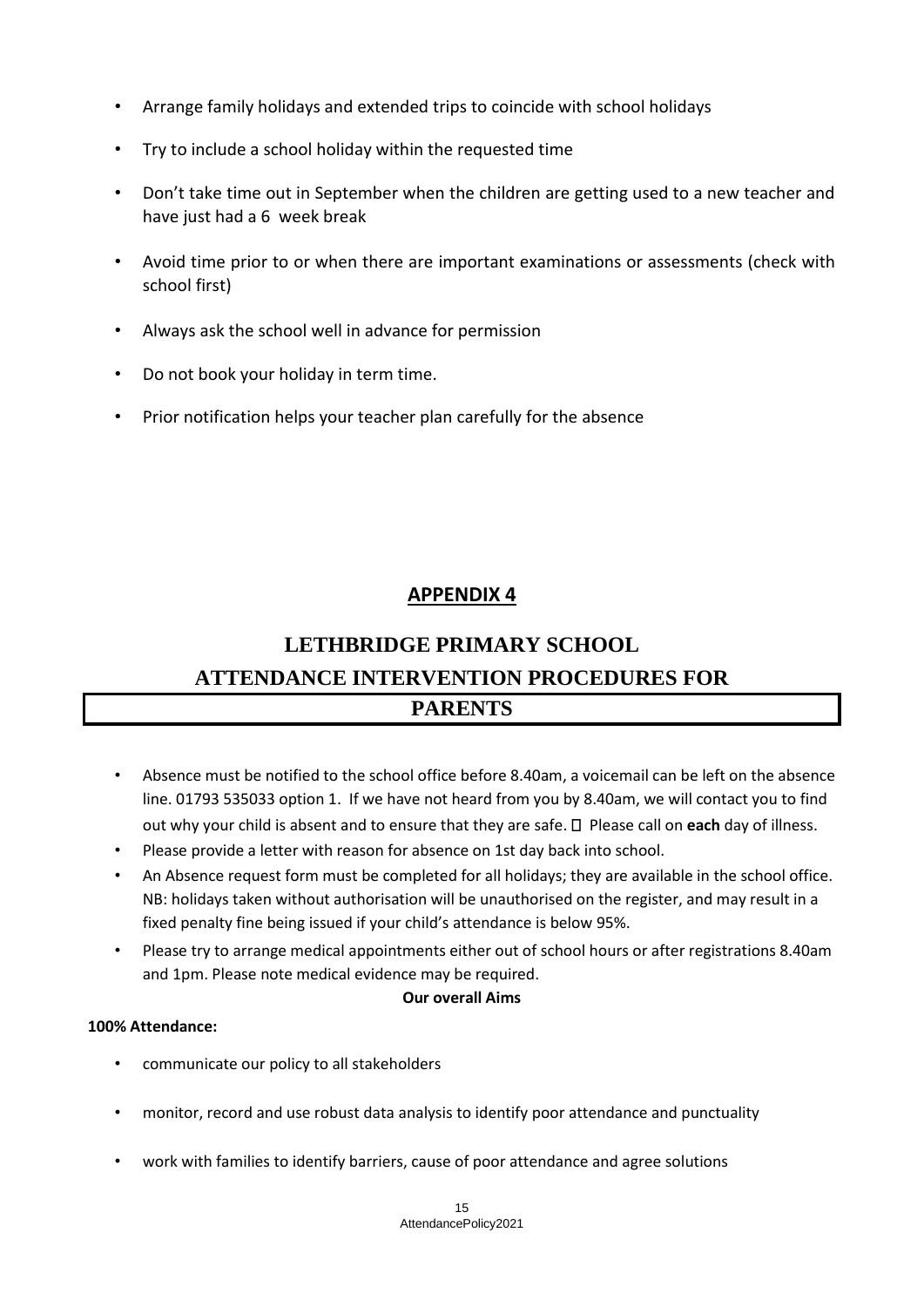- liaise with external agencies to support families
- raise standards and ensure that every child reaches their full potential
- ensure that every child is safe and their right to an education is protected

Good attendance – 95% or above Attendance concern ‐ 94.9% and below Chronic Absence – 80‐89.9% Unacceptable absence – 80% or less

*Family holidays, medical appointments in the school day also contribute to poor attendance.* 

# **Intervention procedures when attendance is below 95% ‐ what to expect:**

| <b>Potential trigger</b>                      | <b>Action</b>                                      |
|-----------------------------------------------|----------------------------------------------------|
| Absence about to/falls below 95% - joint or   | Attendance officer to send Absence letter 1        |
| separate including holidays, illness and      |                                                    |
| medical appointments                          |                                                    |
| Absence continuing to decline despite letter  | Absence letter 2                                   |
| home - below 95% attendance.                  |                                                    |
| Further decline of attendance and or/lack of  | phone call from Attendance Officer and attendance  |
| support from home.                            | target to be set in writing                        |
| No further improvement (non-attendance)       | Meeting with Head/Class teacher/Attendance         |
| and target not met                            | Officer & Absence letter 3/4                       |
| Prior safeguarding concerns and/or            | Home visit                                         |
| nonattendance and continuing decline or no    |                                                    |
| improvement.                                  |                                                    |
| Where there are wider issues that will affect | Early help support meeting with class teacher      |
| progress in regards to attendance             |                                                    |
| No improvements to attendance despite         | Referral to Education Welfare services and caution |
| interventions and support mechanisms and      | issued                                             |
| attendance below 80%                          |                                                    |
| Attendance continues to be of concern         | Fixed Penalty notice 1                             |
| despite interventions and support             |                                                    |
| mechanisms                                    |                                                    |
| Persistent late marks of 3 or more in a term  | Persistent late letter 1                           |
| will be sent a letter with an aim to improve  |                                                    |
| punctuality                                   |                                                    |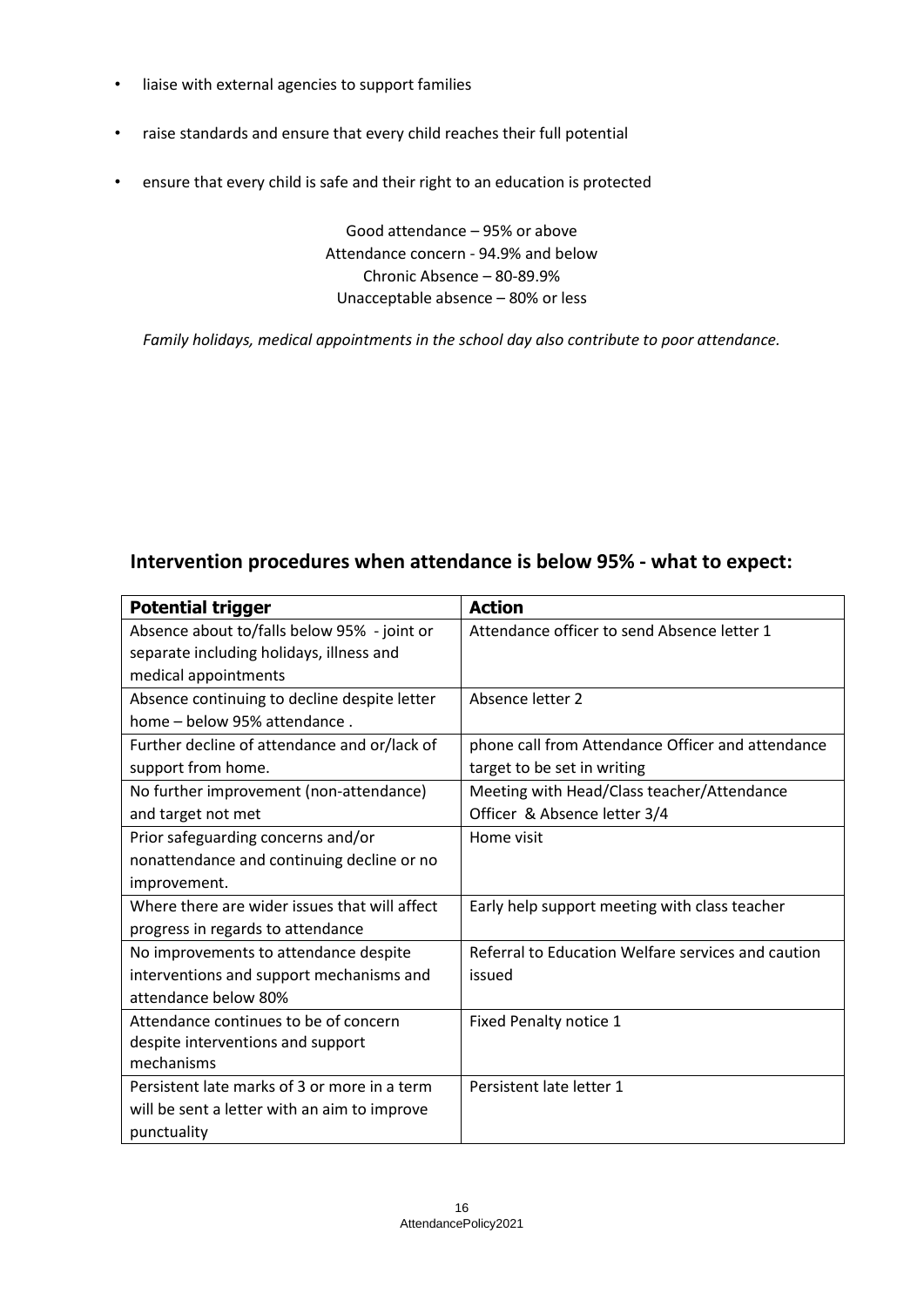**APPENDIX 5**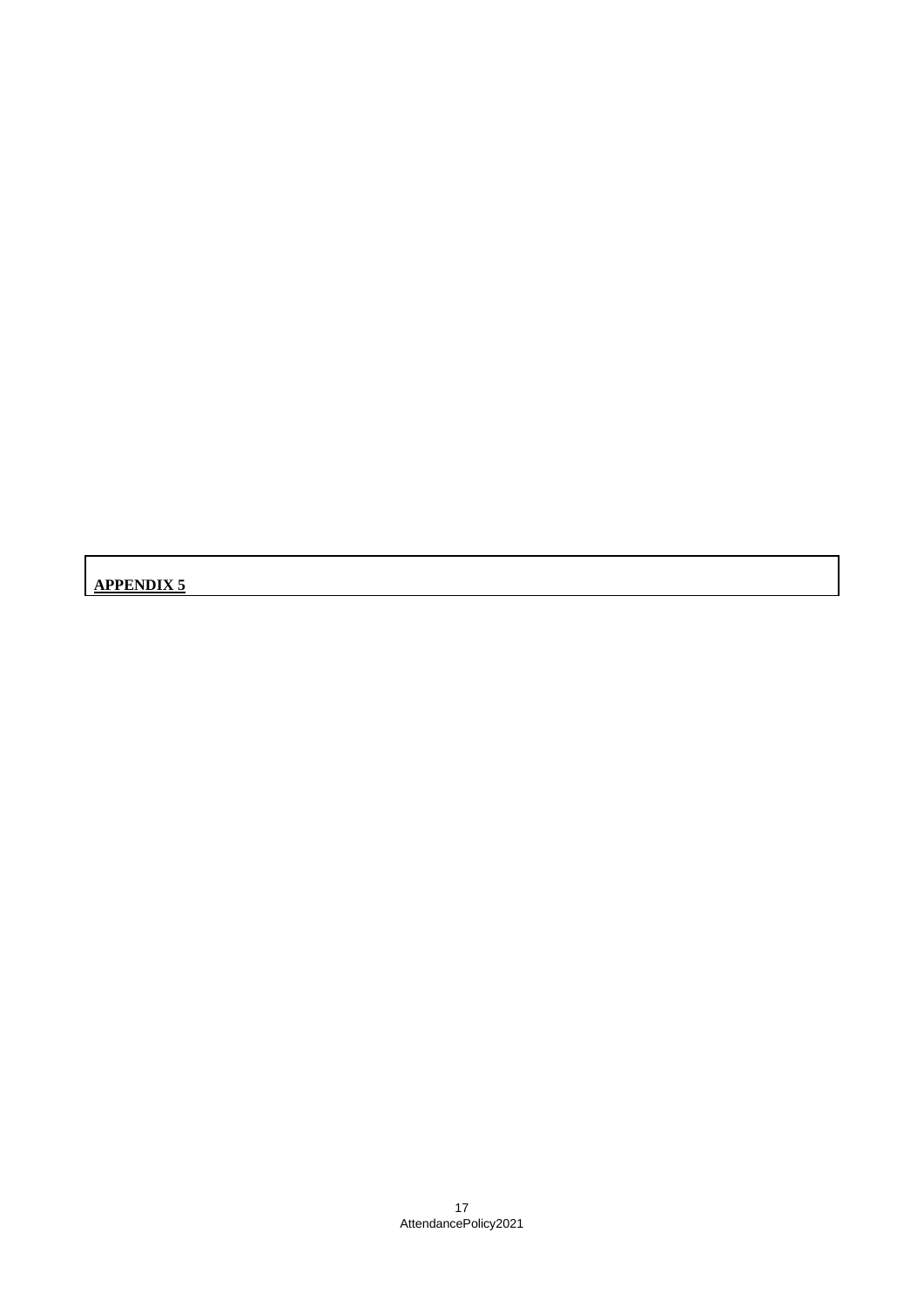|                                          |                                                                                                                                                        | <b>EVERY SCHOOL</b><br>DAY COUNTS!<br>Days off school add up to lost learning.<br>Every school day counts. |                                                                                           | Please don't let your children miss out on the education they deserve. |                                                                           |                                                |
|------------------------------------------|--------------------------------------------------------------------------------------------------------------------------------------------------------|------------------------------------------------------------------------------------------------------------|-------------------------------------------------------------------------------------------|------------------------------------------------------------------------|---------------------------------------------------------------------------|------------------------------------------------|
|                                          | 175<br>175 days to spend on family time<br><b>Non-School</b><br>visits, holidays, shopping, household jobs<br>days in a year<br>and other appointments |                                                                                                            |                                                                                           |                                                                        |                                                                           |                                                |
| 365<br><b>Days</b><br>in<br>each<br>year | 190<br><b>School days</b><br>in each year<br>190 days for<br>your child's<br>education                                                                 | 10 days absence<br>180<br>Days of<br>education                                                             | 19 days absence<br>171<br>Days of<br>education                                            | 29 days absence<br>161<br>Days of<br>education                         | 38 days absence<br>152<br>Days of<br>education                            | 47 days absence<br>143<br>Days of<br>education |
|                                          | 100%                                                                                                                                                   | 95%                                                                                                        | 90%                                                                                       | 85%                                                                    | 80%                                                                       | 75%                                            |
|                                          | Good<br>Best chance of success.<br>Gets your child off to a<br>flying start.                                                                           |                                                                                                            | <b>Worrying</b><br>Less chance of success.<br><b>Makes it harder to</b><br>make progress. |                                                                        | <b>Serious Concern</b><br>Not fair on your child.<br><b>Legal action!</b> |                                                |

If you are worried about your child's attendance please talk to your school about it or<br>contact The Education Welfare Service on 01793 463095

www.swindon.gov.uk